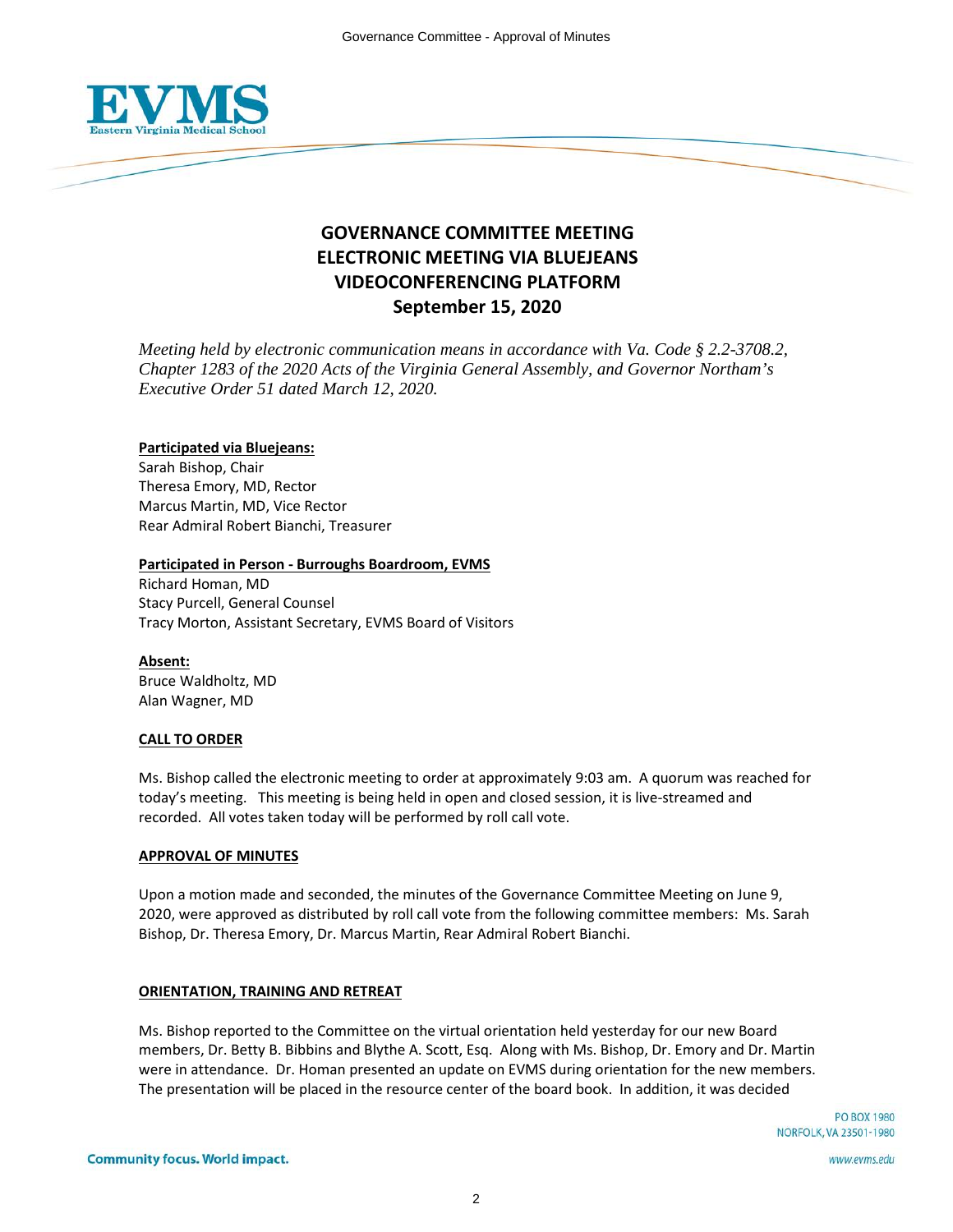

that each new member to the EVMS Board of Visitors will be introduced to the EVMS Community with an article in the EVMS magazine.

A brief discussion was held regarding committee assignments for each fiscal year. All board members will receive notification regarding committee assignments for the fiscal year, and a final list of committees with members will be posted.

A retreat will be scheduled for the Board once Waitzer Hall has opened and we are able to meet in person again.

### **SURVEY**

Twelve Board members responded to the recent survey distributed electronically to the EVMS Board of Visitors. This survey is a SACS requirement and the committee discussed and reviewed the survey and answers. The survey results will be reviewed today with the Board.

### **MISSION STATEMENT REVIEW**

The Governance Committee reviewed the current Mission and Diversity Statement. The Board will be asked to review the statement and any changes will be performed with Board approval in December 2020.

### **CLOSED SESSION**

Ms. Bishop requested a motion to go into closed session as permitted under Code of Virginia 2.2-3711 (A) (1). Accordingly, upon a motion made and seconded, the Committee voted unanimously to adjourn the open session and convene the closed session. All approvals were obtained by roll call vote from the following committee members: Ms. Sarah Bishop, Dr. Theresa Emory, Dr. Marcus Martin, Rear Admiral Robert Bianchi.

### **ADJOURNMENT**

There being no further business, the meeting adjourned at 9:56 am.

Tracy Morton

Tracy Morton Assistant Secretary EVMS Board of Visitors

**PO BOX 1980 NORFOLK, VA 23501-1980** 

www.evms.edu

3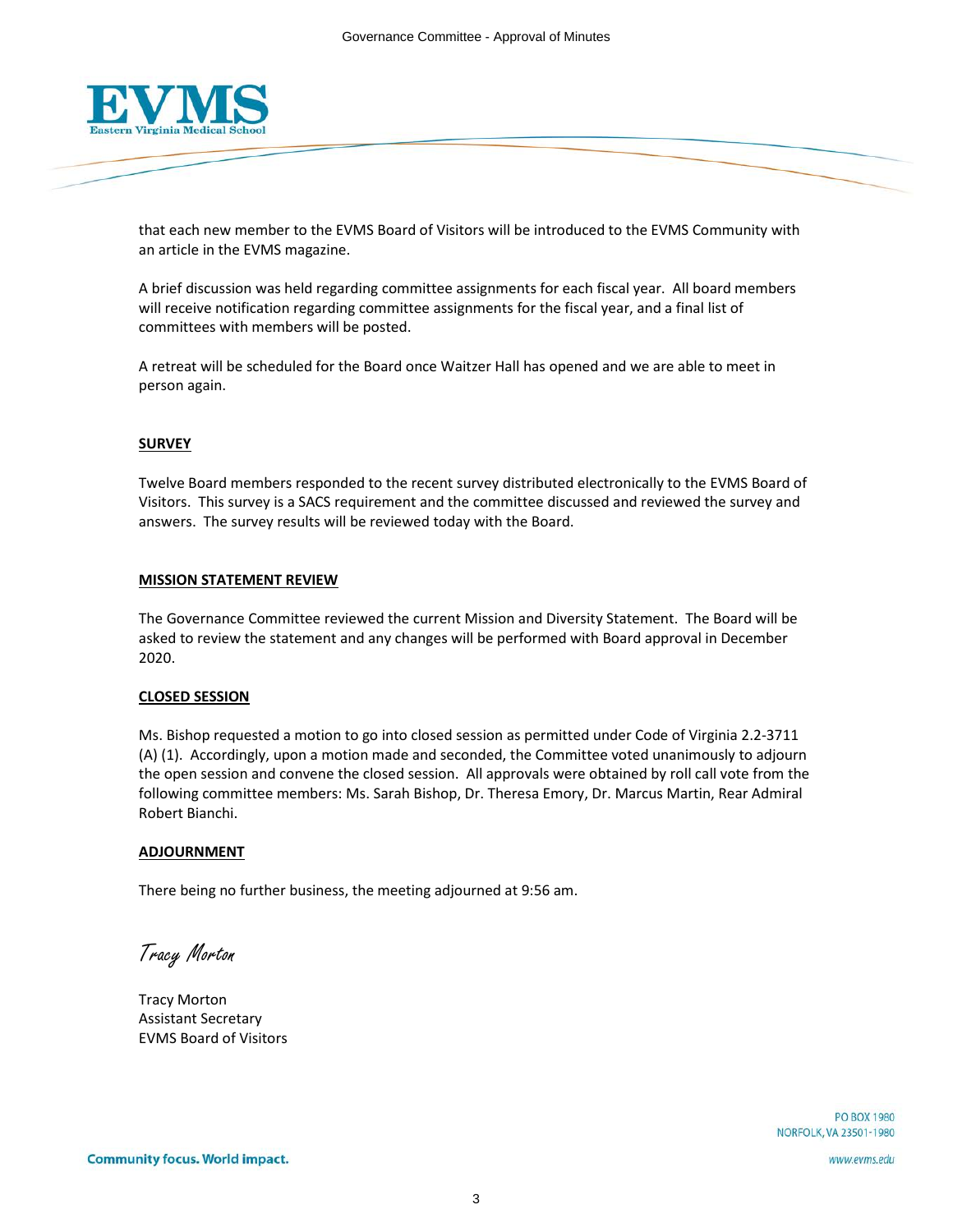

# **GOVERNANCE COMMITTEE MEETING CLOSED SESSION ELECTRONIC MEETING VIA BLUEJEANS VIDEOCONFERENCING PLATFORM September 15, 2020**

# **Participated via Bluejeans:**

Sarah Bishop, Chair Theresa Emory, MD, Rector Marcus Martin, MD, Vice Rector Rear Admiral Robert Bianchi, Treasurer

### **Participated in Person - Burroughs Boardroom, EVMS**

Richard Homan, MD Stacy Purcell, General Counsel Tracy Morton, Recording Secretary

### **Absent:**

Bruce Waldholtz, MD Alan Wagner, MD

Ms. Sarah Bishop, Chair, opened this closed session at 9:20am. The closed session was convened in order for the Board to discuss specific proprietary business related information pertaining to the operations and finances of EVMS.

Accordingly, upon a motion made and seconded, the Board voted unanimously to adjourn the open session and convene the closed session. All approvals were obtained by roll call vote from the following committee members: Ms. Sarah Bishop, Dr. Theresa Emory, Dr. Marcus Martin, and Rear Admiral Robert Bianchi.

# **ADJOURNMENT**

The meeting adjourned at 9:56 am.

Tracy Morton

Assistant Secretary EVMS Board of Visitors

www.evms.edu